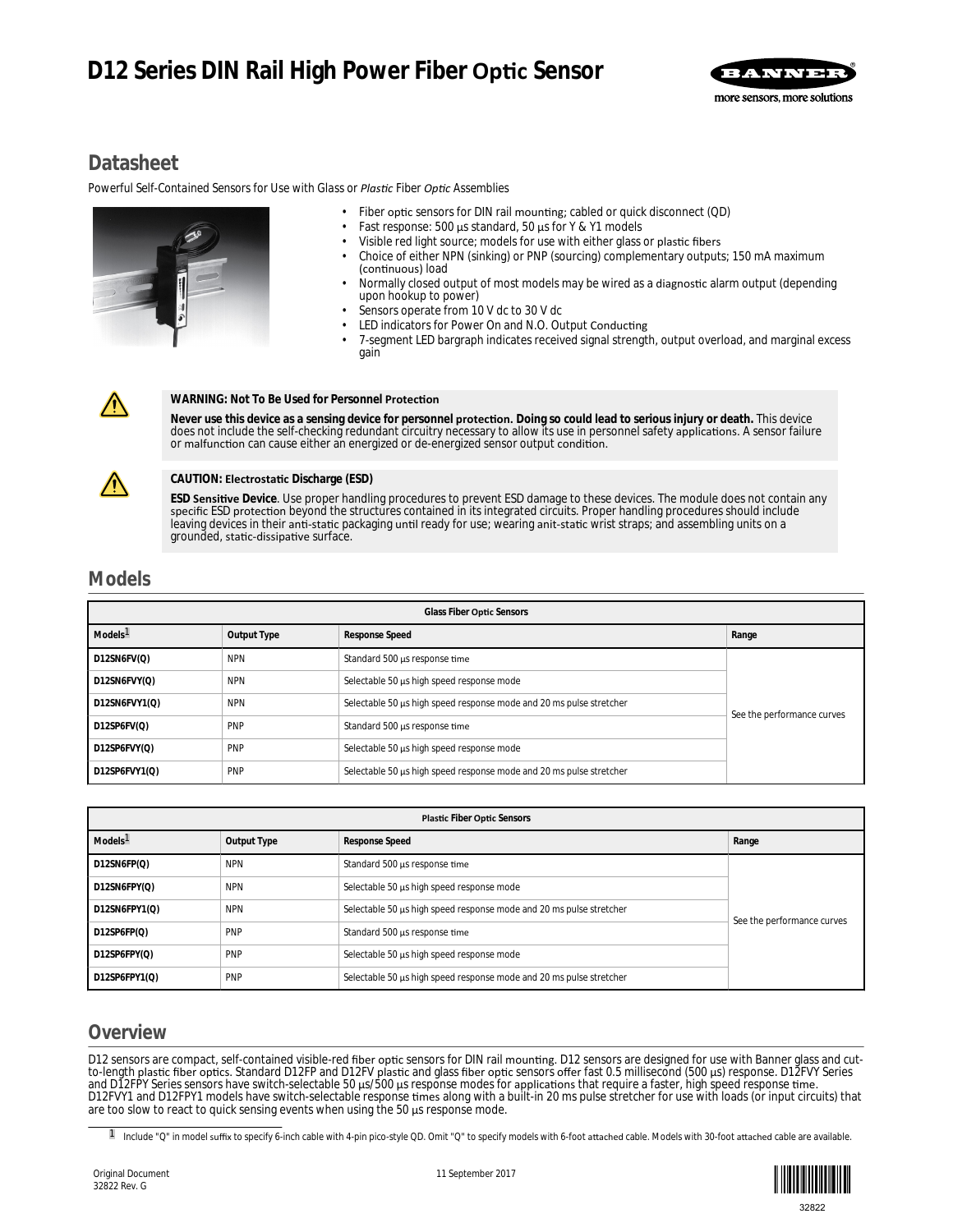All models operate from 10 V dc to 30 V dc. D12 sensors are available with a choice of NPN or PNP complementary outputs (one output normally open, one output normally closed). The normally closed output of FP and FV models (only) may be used as a diagnostic alarm output, depending on the wiring of the sensor to the power supply. All models are available with either an attached cable or a 6-inch cable with a pico-style quick disconnect connector.

Plastic fiber models may be used with either the small diameter (0.254 mm and 0.508 mm/0.010 inch and 0.020 inch) or the large diameter (1.06 mm/ 0.040 inch) Banner cut-to-length plastic fibers.

**LED Indicators**

- Two top-mounted LED indicators:
	- Green = dc power on
	- Amber = Normally Open Output Conducting

**Seven-Segment Moving-Dot LED Bargraph**

On all D12 sensors operating in the 500  $\mu$ s (standard) response mode, a red sevensegment moving-dot LED bargraph illuminates to indicate the relative strength of the received light signal. This feature simplifies the sensitivity adjustment and fiber optic alignment, and provides a constant reference over time for overall sensing system performance.

In all models and in both response modes, segment #1 of the bargraph flashes to indicate an output overload.

On all sensors operating in the 500  $\mu$ s response mode, segment #7 flashes to indicate marginal excess gain.

On standard (FP and FY) models, a flashing LED corresponds to the On state of the D12's alarm output.



**Note:** The seven segment bargraph and marginal excess gain indication (segment  $#7$ ) are inoperative in the 50 μs response mode on Y and Y1 models.

**Sensivity Control**

D12s have a 15-turn sensitivity control, with a slotted brass screw clutched at both ends of travel.



*Figure 1. Features*

### **Installing Glass Fibers**

1. Gently seat an o-ring onto each sensor end of the fiber.



- 2. Slide the sensor ends into the fiber ports as far as they will go.
- 3. Push firmly on the fiber ends to compress the o-ring, and while holding the sensor ends snugly in place, slide the fiber retaining clip into the slot.
- 4. Press the retaining clip in until it snaps into the groove.

### **Installing Plastic Fibers**

- 1. Cut the fiber ends according to the instructions included with the fibers.
- 2. Slide the fiber gripper up (open).
- 3. If you are using 0.254 mm or 0.508 mm (0.010 inch or 0.020 inch) diameter fibers: Insert the adaptor into the ports as far as it will go.



Fiber adapter

- 4. For all fiber diameters: Insert the prepared plastic fiber sensor ends gently into the ports as far as they will go.
- 5. Slide the fiber gripper back down to lock it.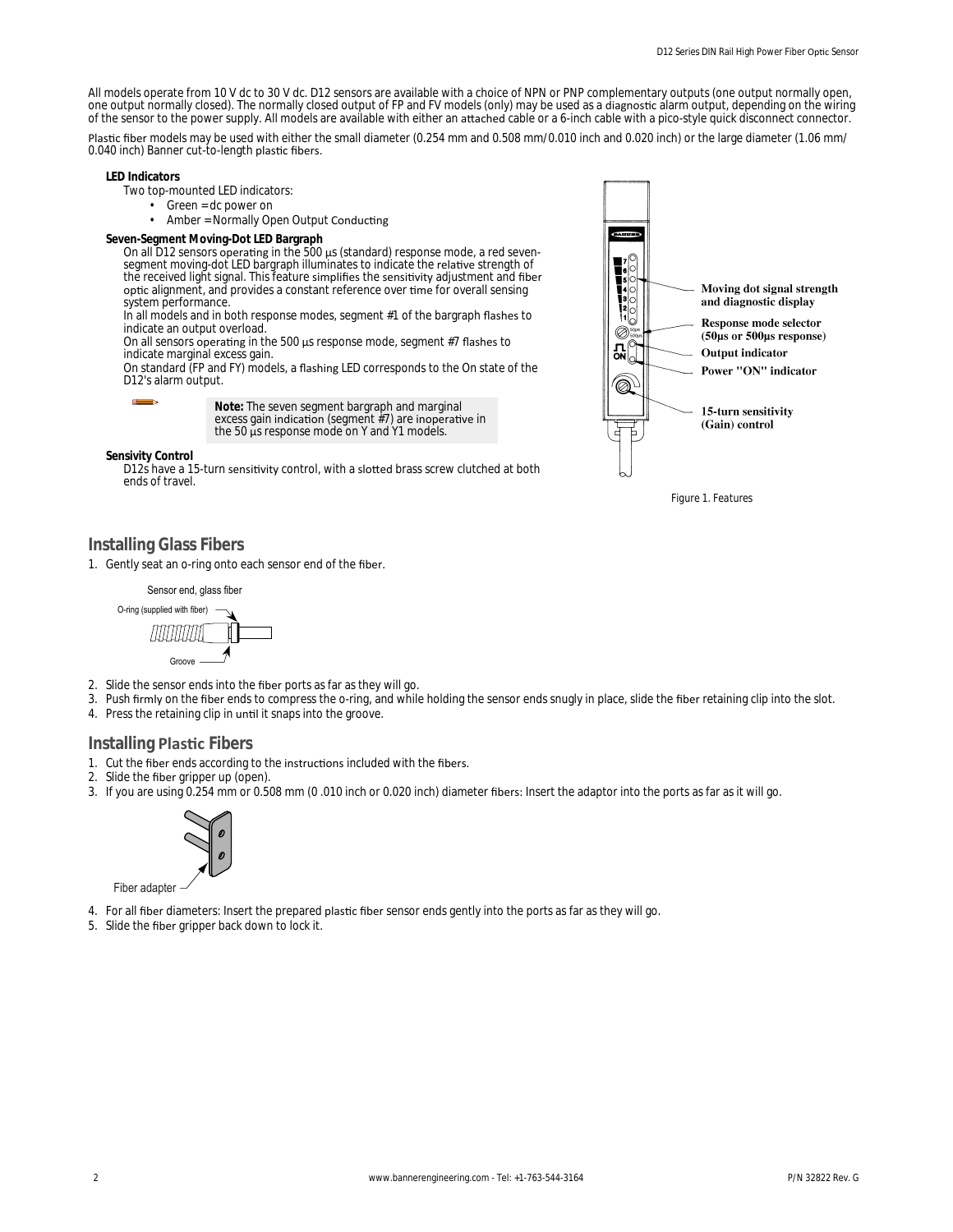### **Wiring Diagrams**

**NPN (Sinking) Standard Wiring**



**PNP (Sourcing) Standard Wiring**



### **Specifications**

#### **Sensing Range**

See the excess gain curves; *[Performance Curves—Glass Fiber](#page-4-0) Optic Sensors* on page 5<br>and *Performance Curves—Plastic Fiber Optic Sensors* on page 5

**Sensing Beam** Visible red, 680 nm

**Supply Voltage**

10 V dc to 30 V dc at 45 mA maximum, exclusive of load<br>Protected against reverse polarity and inductive load transients

**Output Configurations** 

Solid-state dc complementary outputs; see the models table for details.<br>The normally closed (N.C.) output of standard FP and FV models may be used as an alarm<br>output, depending upon the hookup to the power supply.

**Output Rating** 

Complementary outputs, one normally open (N.O.) and the other normally closed (N.C.). 150 mA maximum each output. No false pulse on power-up. (False pulse protection<br>circuit causes a 0.1 second delay on power-up.) Short-circuit protected.<br>**Off-state leakage current <10 µA at 30 V dc**<br>**On-state saturation** v

**Response Time (FV, FP models)**

500 µs on; 500 µs off<br>Repeatability is 130 µs

**Response Time (FVY, FVY1, FPY, and FPY1 models)** FVY, FVY1, FPY, and FPY1 models have switch-selectable standard 500 µs response mode plus a high speed (50 μs on/off) mode. Repeatability in the high-speed (50 μs) mode is 15<br>μs. FPY1 and FVY1 models (when used in the 50 μs response mode) include a 20 ms pulse stretcher for use in applications in which the load (or input circuit) requires a longer input signal. reponse time and repeatability are independent of signal strength.

#### **Adjustments**

All models have a sensitivity control on top of the module (15-turn slotted brass screw,<br>clutched at both ends of travel). FVY and FPY (high speed models) also have a topmounted response mode selector switch.

#### **Construction**

Black ABS housing with transparent acrylic cover. The fiber clamping element is acetal.<br>Stainless steel M3 × 0.5 hardware for use with mounting bracket (supplied).

#### **Connections**

2 m (6.5-ft) or 9 m (30-foot) attached PVC-covered cable, or 6-inch cable with pico-type<br>4-pin QD connector

**Mounting Bracket** 

D12 Series sensors mount directly to a standard DIN rail, or may be through-hole<br>mounted using the supplied mounting bracket and M3 x 0,5 hardware<br>Bracket material is black PBT polyester

#### **NPN (Sinking) Alarm Wiring**



**PNP (Sourcing) Alarm Wiring**



#### **Environmental Rating** NEMA 2; IEC IP11

#### **Operating Conditions**

**Operating** Temperature: −20 °C to +70 °C (−4 °F to +158 °F)<br>90% at +50 °C maximum relative humidity (non-condensing)

**Application Notes** 

D12 Series sensors are designed to deliver very high optical energy (excess gain). They<br>should not be used for applications which offer low optical contrast (that is, only a small<br>difference in received light levels betwee

D12 sensors excel in applications requiring high excess gain (for example, for long-range sensing, sensing with long fiber lengths, diffuse sensing of materials with low reflectivity, etc.)

**Required Overcurrent Protection** 



WARNING: Electrical connections must be made by qualified personnel in accordance with local and<br>national electrical codes and regulations.

Overcurrent protection is required to be provided by end product application per the<br>supplied table.

Overcurrent protection may be provided with external fusing or via Current Limiting,<br>Class 2 Power Supply.<br>Supply wiring leads < 24 AWG shall not be spliced.<br>For additional product support, go to *http://www.bannerengineer* 

| Supply Wiring (AWG) | Required Overcurrent Protection (Amps) |
|---------------------|----------------------------------------|
| 20                  | 5.0                                    |
| 22                  | 3.0                                    |
| 24                  | 2.0                                    |
| 26                  | 1.0                                    |
| 28                  | 0.8                                    |
| 30                  | 0.5                                    |

#### Certifications

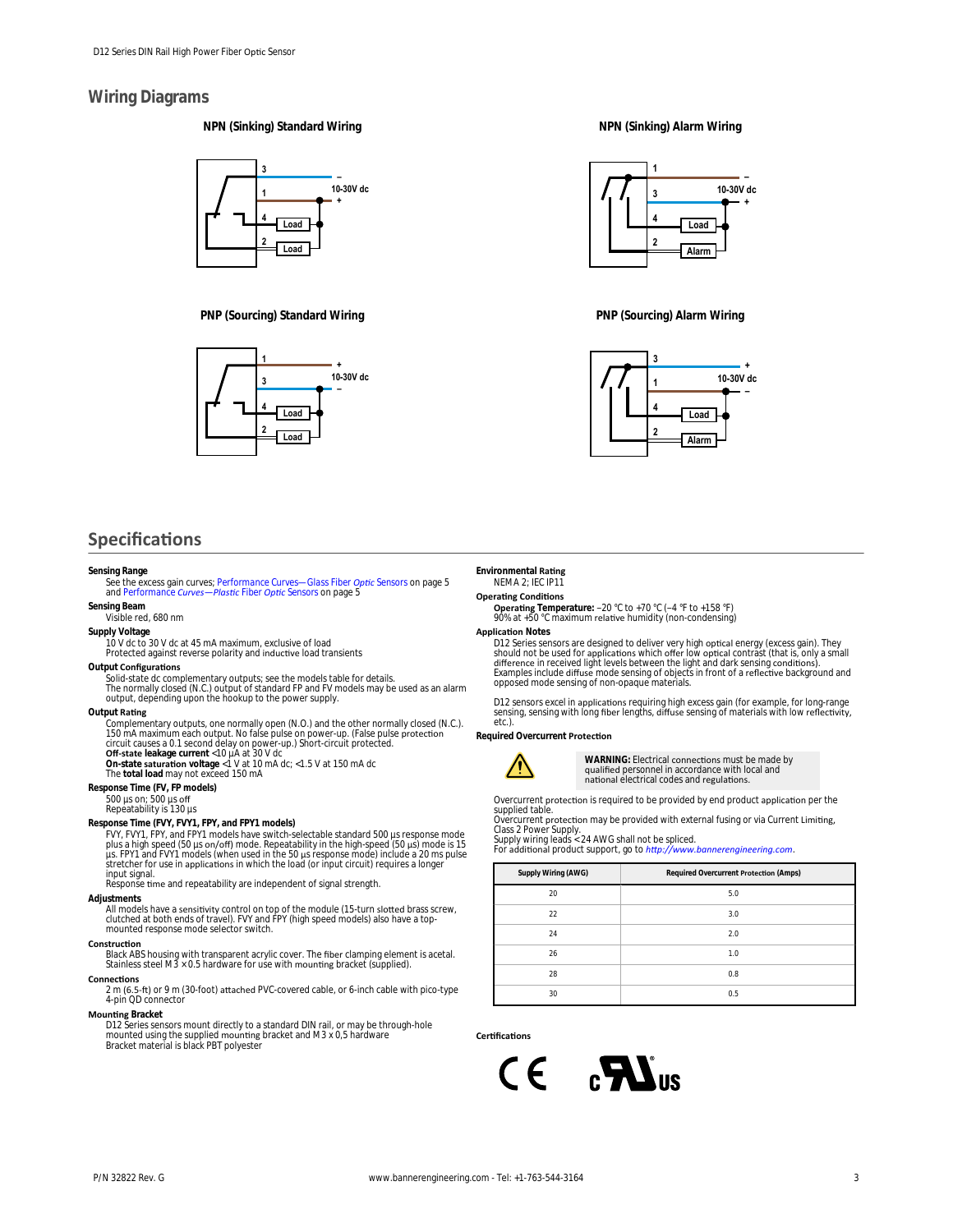#### **Fiber-retaining Clip (Supplied with Sensor) 12.0 mm (0.47") 7-Segment Display 64.4 mm Response Mode Selector \* (2.52") Output Indicator** Ί **35.5 mm Power Indicator (1.40") 30.0 mm Sensitivity Adjustment (1.18") 20.2 mm Mounting Bracket (0.79") (Included) Glass Fiber Emitter Port Pull to Relase Bracket Glass Fiber Receiver Port 5.0 mm (0.20")**

### **Dimensions and Features—Glass Fiber Optic Models**

**\* Response Mode Selection on FVY and FVY1 models only**

### **Dimensions and Features-Plastic Fiber Optic Models**



### **Dimensions—D12 Bracket**

D12 Sensors mount directly to a standard 35 mm DIN rail, or may be through-hole mounted using the supplied mounting bracket and stainless steel M3 × 0.5 hardware.

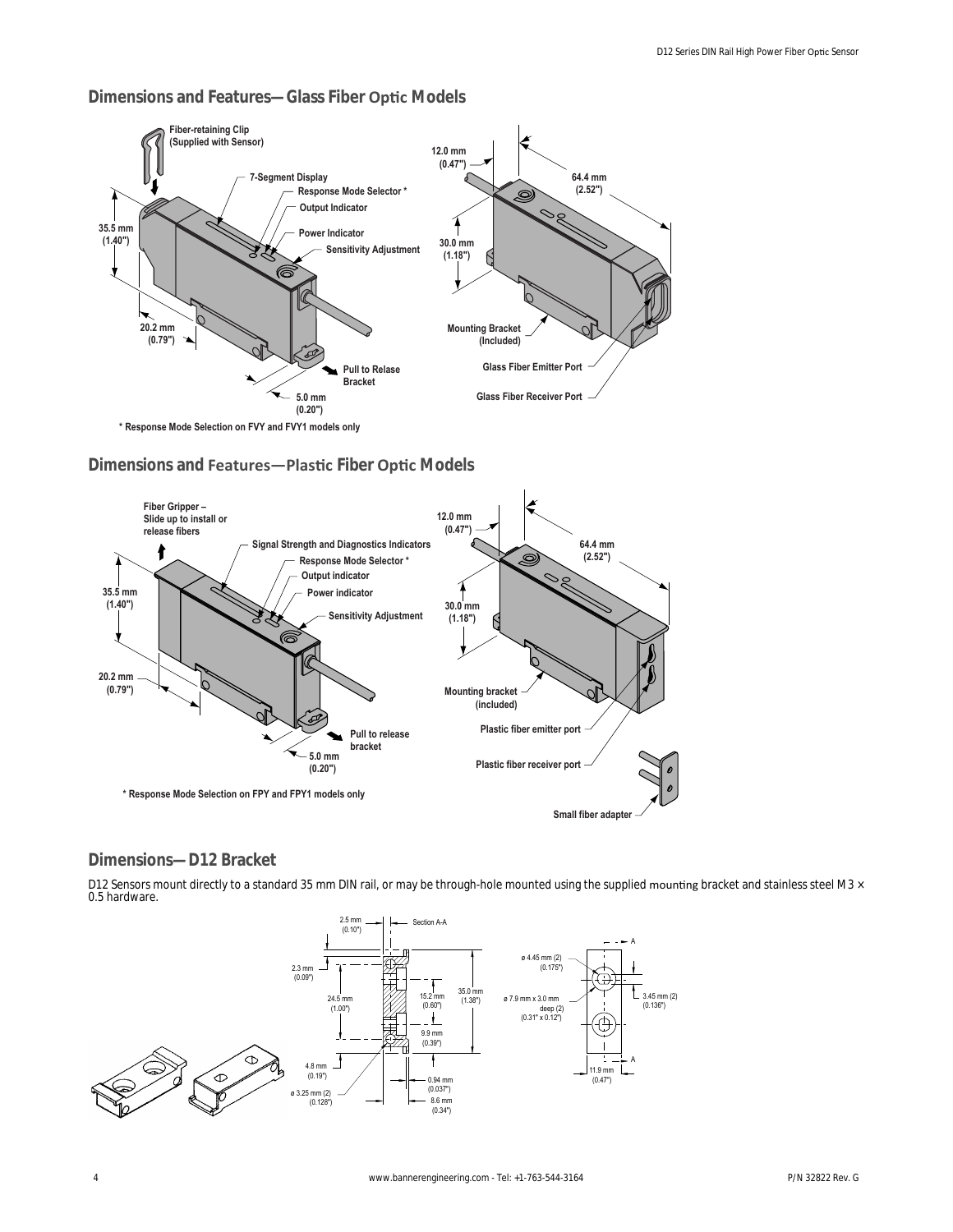### <span id="page-4-0"></span>**Performance Curves—Glass Fiber Optic Sensors**





### **Performance Curves-Plastic Fiber Optic Sensors**

**Diffuse** Mode-0.020 Inch Fibers **biffuse** Mode-0.040 Inch Fibers









**Opposed Mode—0.020 Inch Fibers Opposed Mode—0.040 Inch Fibers Opposed Mode—0.040 Inch Fibers and Model L2 Lenses for Extended Sensing Range**